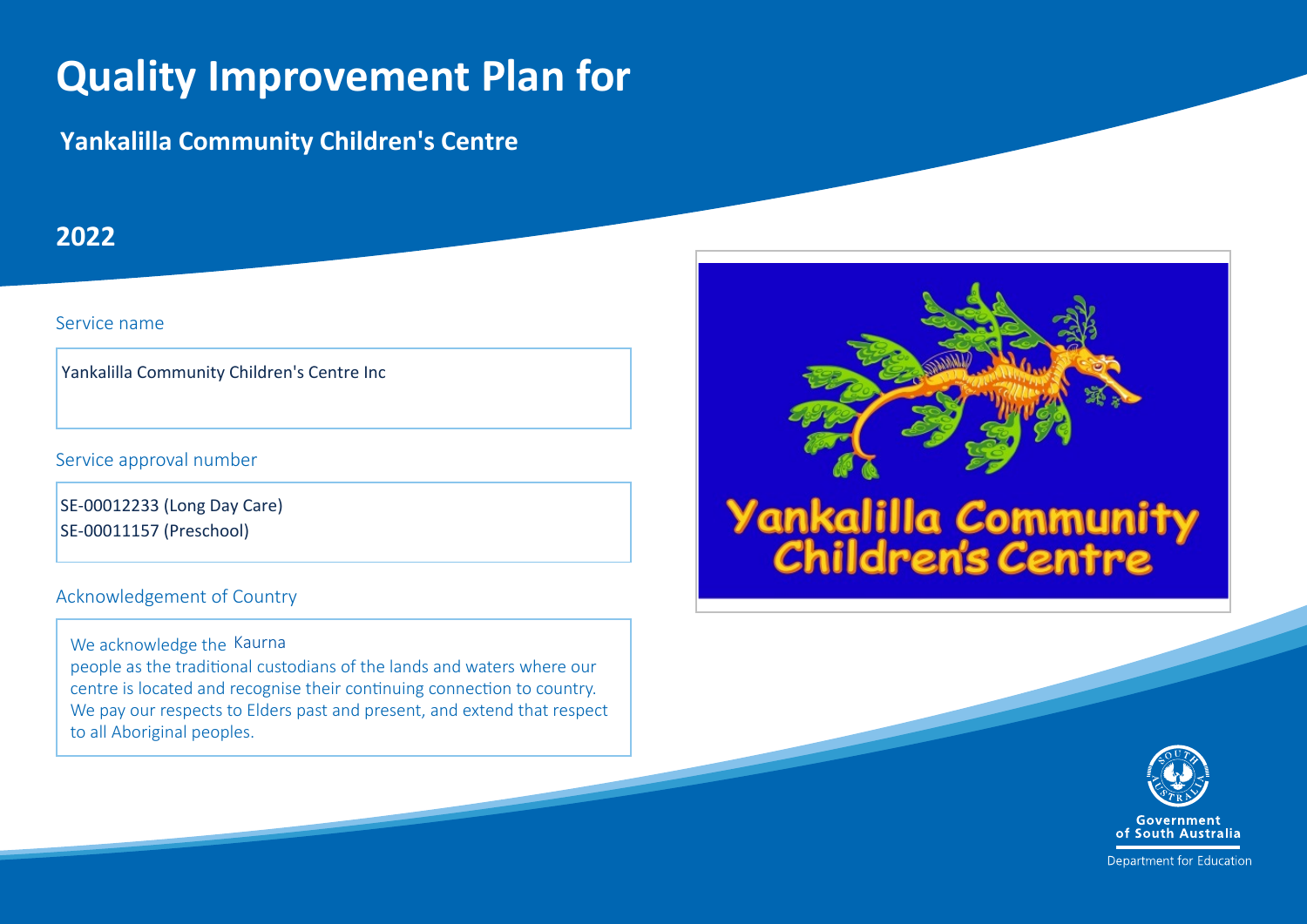# **Context**

## Service Context

Yankalilla Community Children's Centre is a rural integrated children's centre that is located approximately 75 kilometres south of Adelaide on the main road between the rural town of Yankalilla and the coastal town of Normanville. The centre provides Kindy, long day care and a community playgroup. It serves a large, diverse and growing district that incorporates the towns and catchment areas ofInman valley, Delamere, Torrens Vale, Hay Flat, Parawa, Second Valley, Rapid Bay, Cape Jervis, Wattle Flat, Myponga,Carrickalinga and Wirrina Cove. Farming, hospitality and service industries are the main sources of local employment.

At the start of 2022 our Kindy program has an enrolment of 31 children. The Kindy program will be offered on a part-time basis Tuesday, Wednesday and alternate Thursdays. The Kindy is staffed by two preschool teachers, an early childhood worker and a preschool support worker. Our kindy some years can be part-time due to a reduction in numbers of local children who are eligible for kindy enrolling and other years it can be full-time as was the case in 2021.We will adjust to full-time again if enrolments dictate this. Our kindy is run by the Department of Education.

Long Day Care operates 5 days per week for 50 weeks per year from 7:30am-6:00pm. The centre is licensed for 65 children (including kindy children). There are 8 permanent staff including 6 primary educators and a clerical officer. The child care averaged utilisation of 29.5 FTE in 2021. We have a waiting list for most days.

Parent and Community Involvement in the centre is high. The centre provides space and resources to support a playgroup on site each Friday during term time and this service provides an excellent introduction to our centre for families in our community. Parent and community involvement is actively encouraged by staff in the planning and provision of their care and educational programs.

Parents and Community are also strongly involved in the Governance of the Centre. The Governing Council has parent, community and staff representation who work together to develop future directions for the site, monitor progress and promote quality outcomes for children and families. In addition, the Governing Council has responsibility for managing the Childcare service as a small business operation.

The centre in 2021 undertook a major review of our practices using the Education Standards Board Self Assessment tool, we also analysed our site data, parent survey,AEDC data for our district, reviewed and evaluated our QIP in 2021 to create our goals for our QIP in 2022. Our team were involved in the self assessment process and the creation of this QIP.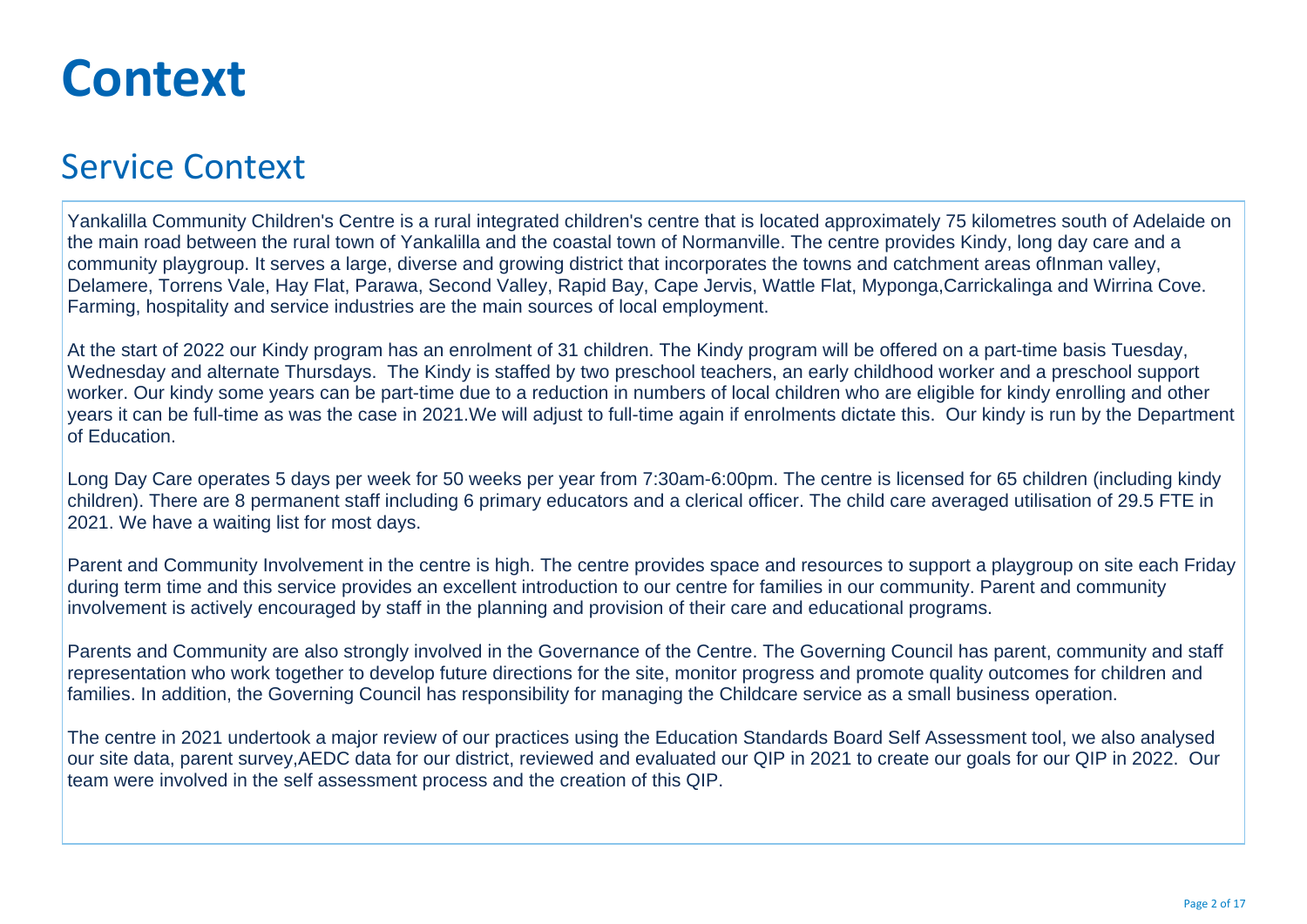# **Context**

## Statement of Philosophy

Enter your site philosophy in the box below, or alternatively attach as an additional document via the Comment option under the Tools tab

The Statement of Philosophy was reviewed and rewritten by all educators in March 2020. A review was undertaken again 2021 to ensure it reflected our current and emerging beliefs with small changes made.

Early Childhood is a vital period in children's learning and development. It is the foundation on which children build the rest of their lives. We value the individuality and potential of all children. Central to the program are the following beliefs:

#### Relationships

We value trusting, positive and inclusive relationships between children, staff, families and the wider community. We recognise that families are children's first and most primary caregivers and believe that when educators and parents work together and have high expectations the best outcomes for children can be achieved. We support the children to have a voice in the curriculum.

#### Respect for Diversity

We view each child as competent and capable learner and believe in every child's capacity to succeed. We will foster every child's motivation to learn and promote their sense of wellbeing in order to facilitate their learning potential. We will respect their individuality and will work in partnership with children, families, communities and other services and agencies to find effective ways to ensure all children have opportunities to achieve their learning outcomes.

#### Learning through play

Play is the most effective way children learn and develop. Educators provide opportunities for children to learn through play and advocate the value of 'play' as the most effective way children learn. Educators will make learning visible though documentation that captures children's learning.

Educators, families and support professionals will work together to ensure children with additional needs are identified and resources/programs put in place to support their maximum participation, engagement and developmental progress.

#### Environment

Educators will create engaging and challenging learning environments that are responsive to the interests and abilities of children. Educators will use flexible resources, both natural and man-made that offer a diverse range of learning possibilities. With-in these environments, educators will use intentional teaching opportunities to support, extend and challenge children's thinking. We encourage children to engage in sustainable practices.

#### **Community**

We value and embrace the diversity of each family structure, culture, beliefs and values. The centre is a focal point for Early Childhood Education and Care services in our local community. The centre works in partnership with local community agencies and early childhood service providers to provide families with access to a diverse range of programs.

#### Ongoing Learning and professional practice

Ongoing staff learning and reflective practice is essential to build professional knowledge and to inform and enrich decision making about children's learning. Critical self-reflection plays an important role in improving all educators pedagogy.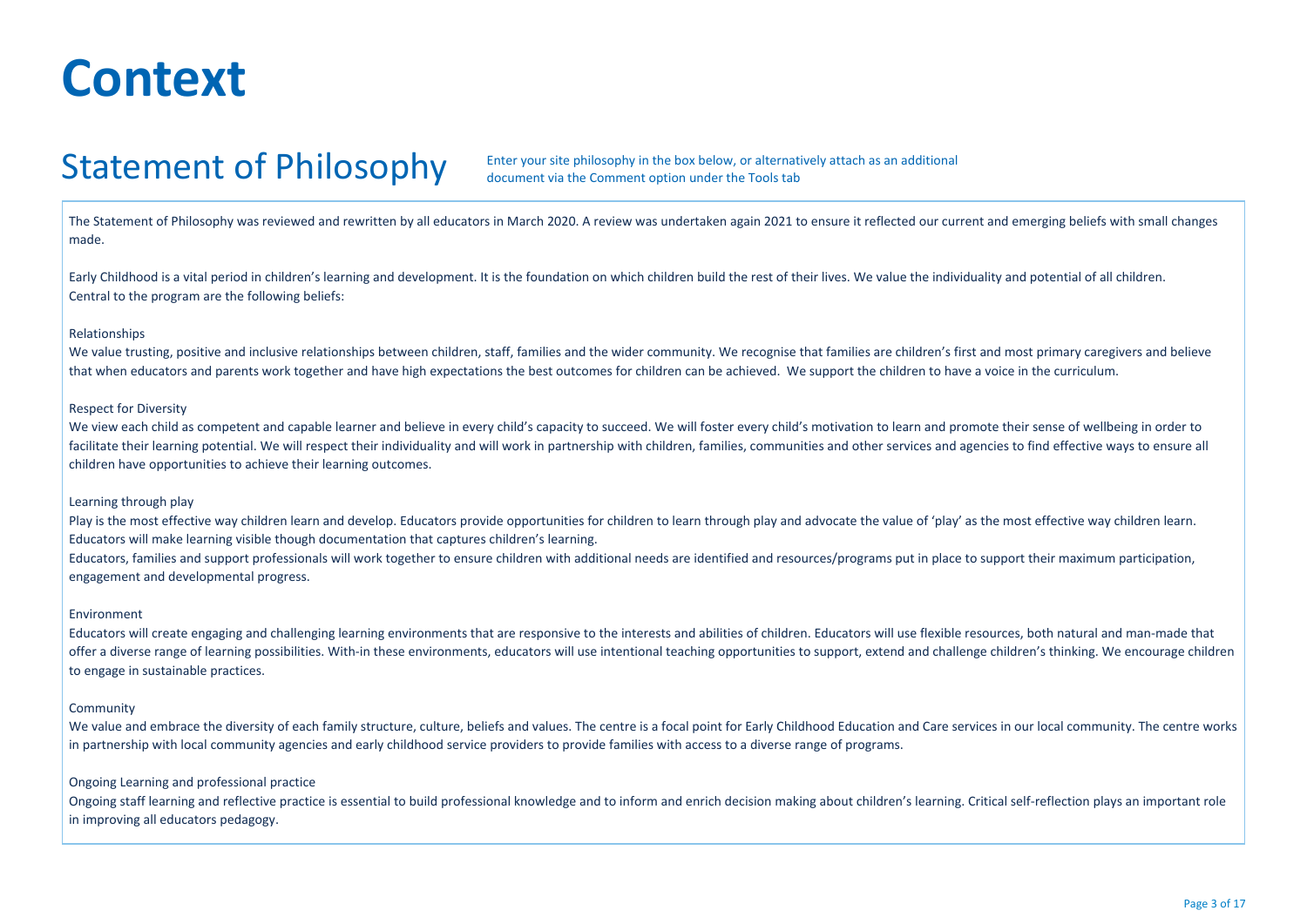1. Practice is embedded in service operations 2. Practice is informed by critical reflection 3. Practice is shaped by meaningful engagement with families and/or the community



## **Quality Area 1: Educational Program and Practice**

Practice is embedded in service operations: A play rich inclusive environment is available for each child with a strong emphasis on each child's sense of belonging through an attachment focus. Educators have established consistent daily routines throughout the centre that provide children with the maximum opportunities for periods of uninterrupted play and there are lots of opportunities for the children to make choices about what they would like to do throughout the day by educators offering both indoors and outdoors play. Routines are used by all educators as an opportunity for children to extend their learning. Children have the opportunity to engage in a play based curriculum whilst working collaboratively with others. All educators consistently use play and routines as a time to develop secure attachments with the children.

Practice is informed by critical reflection: In 2021 we continued on our critical reflection journey exploring how we improve each educators pedagogy through critical self reflection and journalling. Each educator read articles, watched webinars about improving oral language through suistained shared thinking and then reflected on how they could use this knowledge to improve their practice. We continued to spend 1 hour of our monthly staff meeting working on group reflections on newly gained knowledge and how it was impacting on our interactions with children. The teams in each room continue to critically reflect on how to improve the way we program and this has led to the teams displaying their programs in a way that documents the child's voice and shows how the program evolves over the term. Professional Development was offered through the staff meetings to provide provocations about how our own pedagogy aligned to current research. Educators were released after the professional development to reflect on how they could use their knewly gained knowledge to improve their practices. A webinar was also provided on critical self reflection for all educators to ensure that they understood the purpose of critical reflection.

Practice is shaped by meaningful engagement with families: We provide opportunities for parent partnerships with the curriculum through regular parent input sheets, program feedback (verbal / written) and child portfolios. Families are engaged with the curriculum through a variety of means including electronic communication, floor books and photography with the hope of capturing all families' interest and involvement. We were made aware by families in 2021 that they had reduced ability to access the fixed program boards and children journals due to COVID 19 we changed our practices and put more information on Class Dojo a. Children's Journals were placed by the gate so families could access them when they couldn't come into the centre, these changes in practices were well received by families.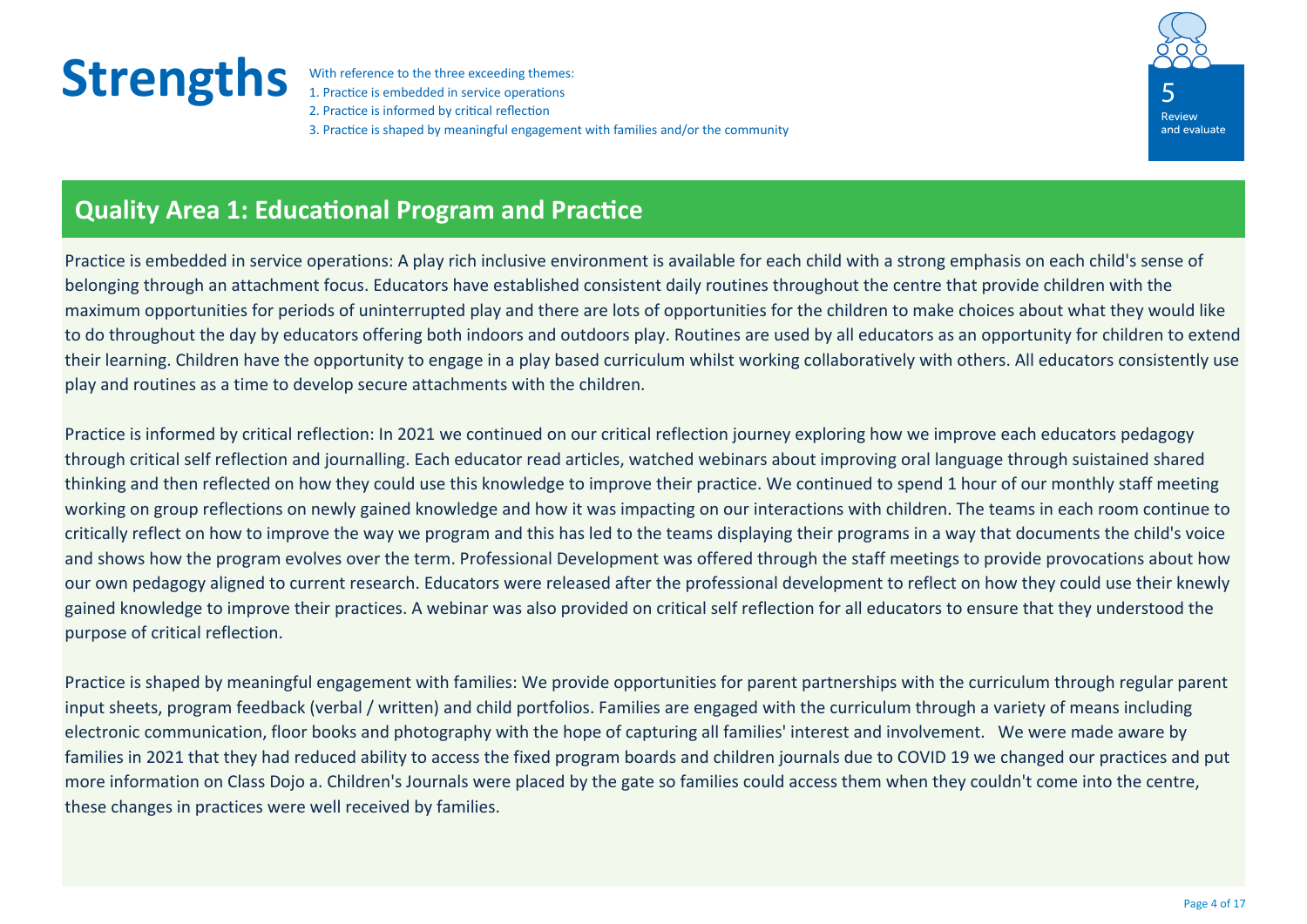1. Practice is embedded in service operations 2. Practice is informed by critical reflection 3. Practice is shaped by meaningful engagement with families and/or the community



### **Quality Area 2: Children's Health and Safety**

Practice is embedded in service operations: Comprehensive policies and practices are in place to ensure the health and safety of all children, educators and visitors to our site .A sub committee of educators and parent representative review these on a scheduled basis and then take them to our parent committee for further input. A comprehensive documented process for the regular cleaning of toys, including the provision of rostered time to complete this task is in place each day. All educators have completed `responding to abuse and neglect' update training and time is allocated each staff meeting for confidential discussion about individual children who maybe at risk. The past two years all educators have been engaged in developing plans to manage the every changing face of COVID 19. This has involved all educators looking at best practice as recommended by SA Health when reducing children possible exposure to COVID 19. As a "lunch box" centre, parents and children are involved in supplying food that meets our nutrition policy. Our nutrition policy focuses on research that outlines what children "should" eat during the day and this information is shared with parents at enrolment, regular conversations and by newsletter updates. Educators talk with children about healthy eating and the importance of physical activity in both spontaneous and planned experiences. The children are involved in planning and caring for the centre's fruit and vegetable gardens and involved in eating and cooking experiences that utilise the produce from these gardens. In 2021 the policy sub-committee took on the rewriting of all the risk assessments of the site to better align them to our current practices and best practice.

Practice is informed by critical reflection: Educators are regularly given the opportunity to read, reflect and discuss policies so all educators practice is guided by the policies of the centre. The WHS Representative provides monthly data on incidents, accidents and near misses and educators critically reflect on this data to ensure that we are providing a safe learning environment. With nature play being a large focus of the service we critically reflect as a team on how we provide opportunities for risky play and document through risk assessment new equipment as it is introduced. An example of this would be when the Over 2's team conducted a critical reflection on the large fixed equipment and decided to purchase a large mat so the children could be more active in their jumping off the equipment platform while ensuring their safety.

Practice is shaped by meaningful engagement with families: We work in collaboration with families to develop a shared understanding of how we ensure health and safety in the centre. For example we asked the parent committee to give us input into the risk assessments and what they valued about risk in play at the centre. Families are regularly engaged in the camp fire cooking and put forward ideas and recipes that we could cook that were inclusive of all children including those with allergies. This was then incorporated into our curriculum and families have been involved in collecting natural resources for the centre to support the program. Families have regularly been engaged acitily in the process of ensuring our practices around COVID19 are something they understand the purpose of and can give input into.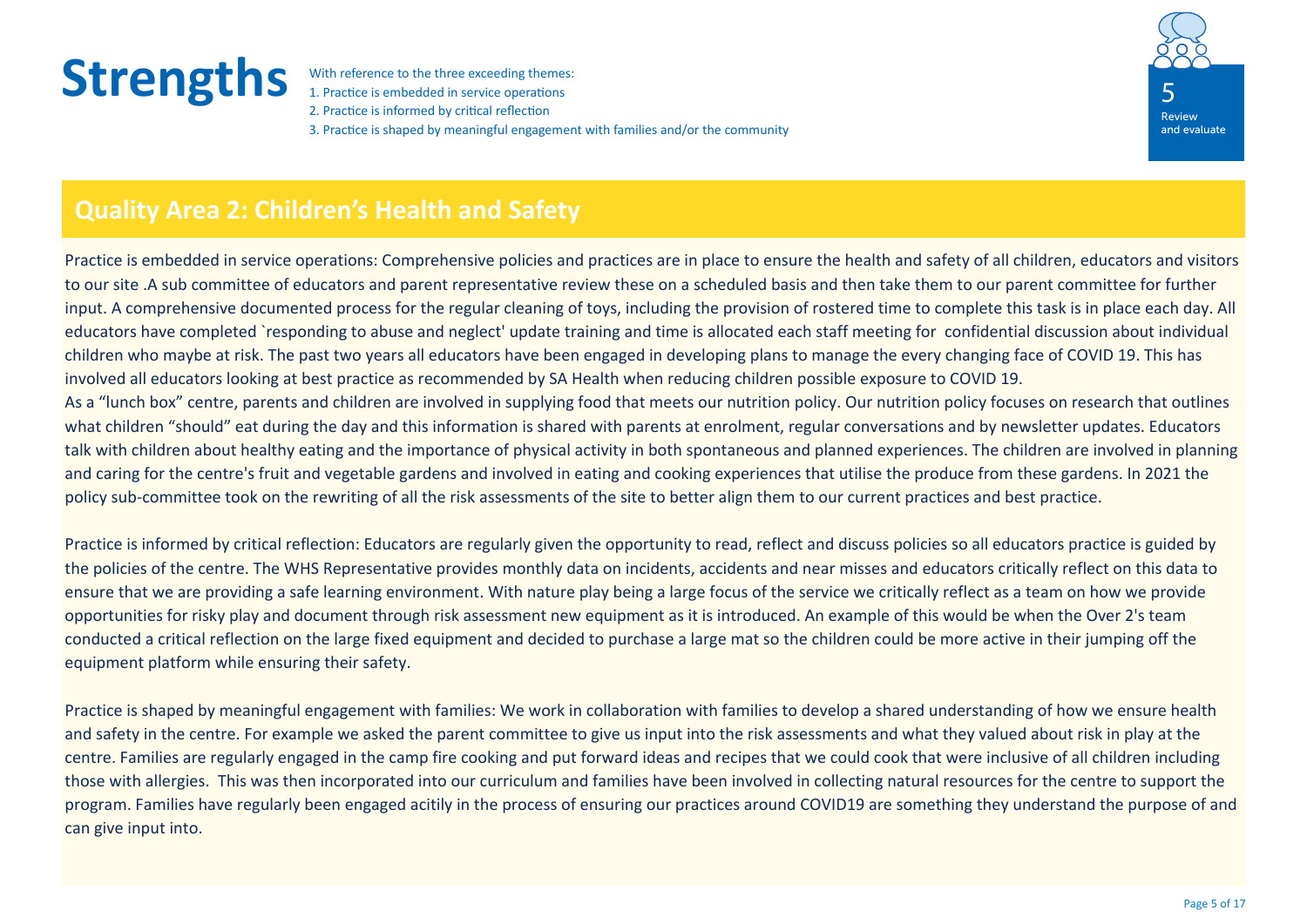1. Practice is embedded in service operations 2. Practice is informed by critical reflection 3. Practice is shaped by meaningful engagement with families and/or the community



### **Quality Area 3: Physical Environment**

Practice is embedded in service operations: Our Outdoor Learning Environments are large, well designed spaces which have been intentionally created to enhance children's learning and development. The outdoor learning environments have an excellent balance of both natural and built components. The "backyard" environment promotes learning through play in a purposefully designed natural environment that provides challenge, independence, exploration, risk taking and self-directed learning. Our indoor spaces are calm spaces that support children's learning and offer withdrawal spaces for children when they are tired or feeling overwhelmed. All educators ensure that children are offered for the majority of the day the opportunity to be either inside or outside and that the child's voice is listened to and respected.

Practice is informed by critical reflection: All educators regularly critically reflect on our learning environments ensuring they inclusive of every child regardless of abilities and that resources are accessible for every child and support multiple use. Reflecting on our practices we decided that the children need to be offered more opportunities to engage in resources that are less man made and more natural and open ended. Resources purchased from 2018 onwards have had a stronger focus on natural elements and loose parts play is now incorporated more. All educators have also critically reflected over the years on how we could improve our sustainability. For example there is a focus on one sustainability principle such as recycling our paper goods, repairing our bikes by a local business to get more life out of them or purchasing wooden items from the op shop to reuse for displaying materials invitingly. In 2021 we have been lucky enough to replace our verandahs with one new verndah that provided more covered space for hot or wet weather play for Under 2's and Kindy. Leadership researched how this space could be sympathetic to its surroundings and increase indoor light and included what we leant into the design. resulting in a beautiful space for the children.

Practice is shaped by meaningful engagement with families: The outdoor learning environment was developed in consultation with the families of the centre with a back yard subcommittee being established. The parents on this committee were involved in the design, installation and establishment on the new yard. Community members contribute time and resources to the environments on an ongoing basis (eg large tree trunks supplied by a local family from their property, plaque rock donated by a local business). We have worked with our local Aboriginal Education Worker to be more inclusive of the Kaurna culture and with two local Aboriginal artists to develop an outdoor art installation which was recently completed, in collaboration all children. Parents continue to provide input about the outdoor spaces and in a recent parent survey 100% of parents surveyed reported back that they felt our environments supported the children to engage in movement and physical play.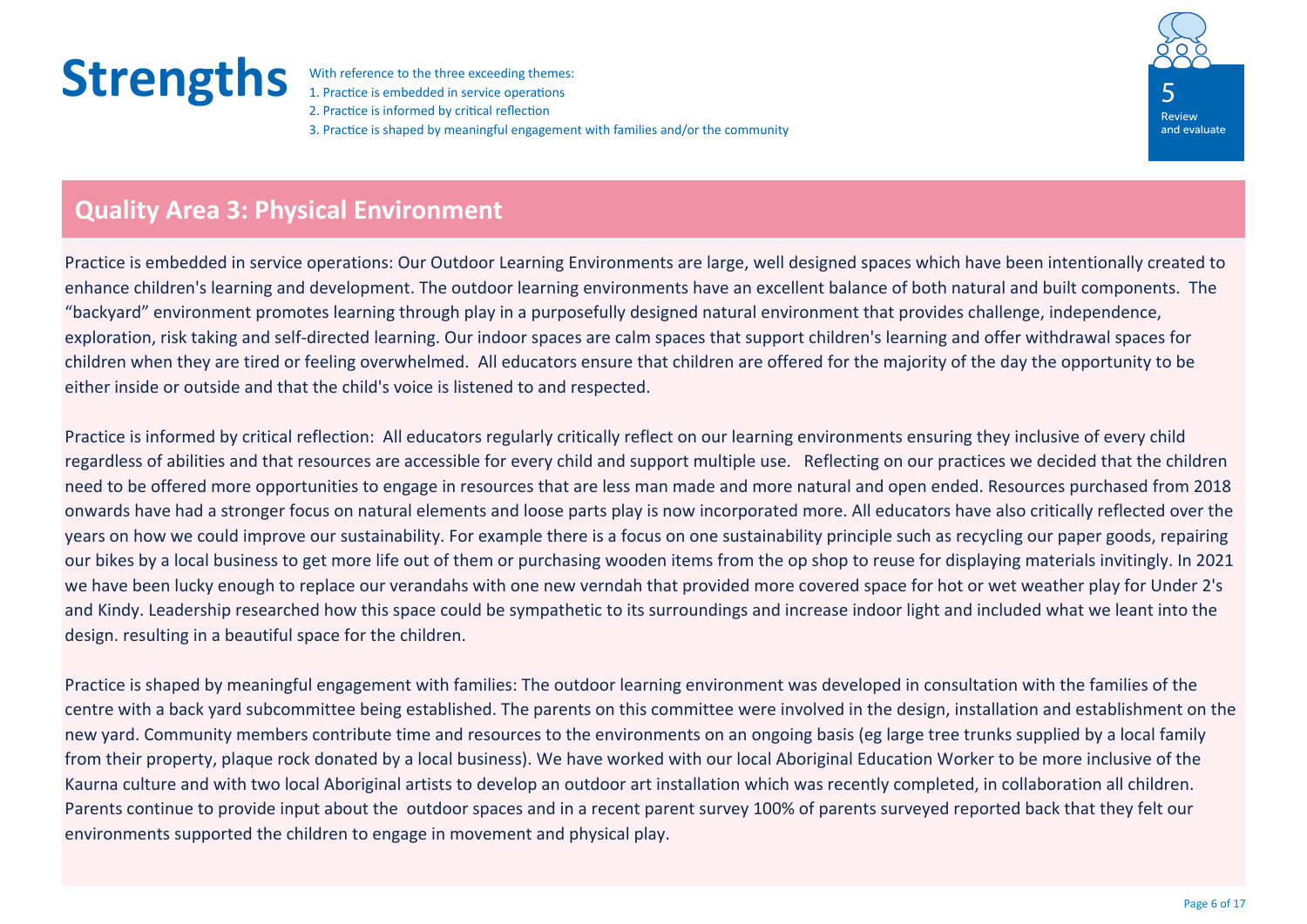1. Practice is embedded in service operations 2. Practice is informed by critical reflection 3. Practice is shaped by meaningful engagement with families and/or the community



### **Quality Area 4: Staffing Arrangements**

Practice is embedded in service operations: There is a low turnover in staff with the majority of educators being part of the centre for 7 years or more, with the bulk of educators coming from the local township or surrounding towns and reflecting the local community context. All educators work together with clear commitment to how we ensure open communication lines at all times. The centre has access to and utilises a pool of regular relief educators who are known to the children and provide continuity of care in the absence of the primary caregiver. Due to a shortage of relief educators the parent committe offered a trainesship to a local community member so that they could be employed full-time at the centre while obtaining their Certificate 3 in Child Care at no cost to them. All educators are encouraged to self-identify their strengths and passions then share with the team and the diversity of what each team members brings to the centre culture is valued and respected. ECA Code of Ethics and the Department's Code of Ethics guide and support educators practices and professionalism.

Practice is informed by critical reflection: The past year has seen more educators strive for work/life balance and leadership has been critically reflecting on how to make this possible. We have now offered 9 dayr fortnights or 4 day weeks to ensure that educators can provide best possible education and care to children while looking educators wellbeing. In 2021 it was also decided after a staff review by Governing Council that the role of Assistant Director needed to be a permanent role not one that changed each school holidays. This role was advertised in consulation with the staff and a parent panel employed a need Assistant Director which has resulted in the families providing feedback that they know who to speak to if the Director is absent from the centre.

Practice is shaped by meaningful engagement with families: All educators are able to articulate the roster and the purpose of positions to families such as the lunch time reliever to provide continuity of care across the week with a recognised educator responsible for replacing the primary educator when they go to lunch. Educators are well known in the community and are very aware of the need to promote the centre and themselves as professional educators and teachers. There is a staffing subcommittee with parent representatives on it who form the employment panels and have a strong say in the employment of positions at the centre including the Director. The Governing Council (parent committee) supports the educators in the child care by providing improved working conditions and there has been a strong move to develop a clear communication path between management and staff. Families have provided feedback about how they support the centres move to ensure more of our educators are qualified and they support offering a qualified traineeship each year for one of our child care educators to get their Diploma in Children's Services, at no cost to the educator. The centre is viewed as a vital and valued service in our community and continues to operate at 100% occupancy with an extensive waiting list. The kindy's reputation as high quality education program continues to grow with the majority of families in our township now choosing to use our kindy which previously hasn't been the case.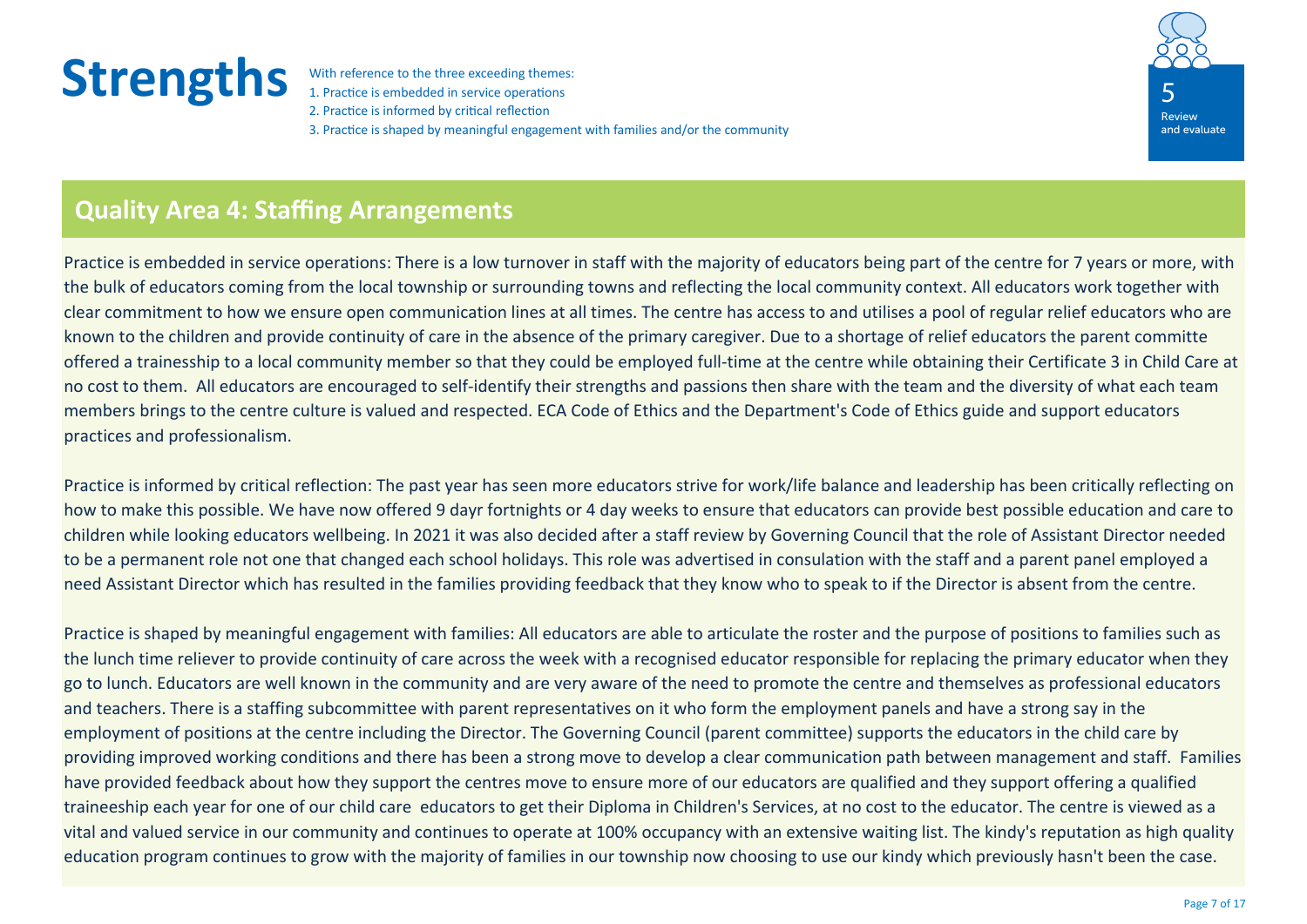1. Practice is embedded in service operations 2. Practice is informed by critical reflection 3. Practice is shaped by meaningful engagement with families and/or the community



### **Quality Area 5: Relationships with Children**

Practice is embedded in service operations: Educators have long term, high quality relationships with children throughout their time at the centre. We aim to create an atmosphere that is relaxed, welcoming and happy. Educators engage in sustained shared conversations with children throughout the day that support children's language development and engagement with the curriculum. Educators support children's efforts through the use of positive reinforcements, aids and role modelling. Educators provide opportunities for children to take considered risks within our `safe' environment and encourage older children to be involved in developing limits and undertaking risk assessments. Educators offer children support to persist with challenges and encourage children to develop learning dispositions that focus on lifelong learning. Educators collect information from families to support children through the settling in process and to support appropriate planning for the provision of relevant and engaging learning experiences.

Practice is informed by critical reflection: The centre utilises a variety of resources to critically reflect on how we can improve our relationships with the children and the learning environment. The educators have worked on reflecting how they can improve their relationships with each of their primary care-giving children and this has seen an improvement in educator to child relationships. Educators continually reflect as individuals and as a team, on each child's sense of belonging and well-being and ensure plans/strategies are in place to support children's secure attachment, through consistent and warm nurturing relationships. After critically reflecting on our relationships with children , using Respect, Reflect, Relate Observational tool, to ensure that they were high quality it was decided to make changes to rosters to ensure that the children had better access to their primary educator who provides a secure base to venture from. As a result of our reflection we have also promoted who each child's primary educator is so families can also feel a connection to educators and know who would know their child the best. Educators are actively supported to extend their knowledge and skills in working with children who have additional needs. In 2021 we had a workshop for all educators on promoting children's fine motor development and the kindy team had a closure day focused on using a communication tool for a child with additional needs.

Practice is shaped by meaningful engagement with families: Educators liaise with other professionals and support agencies to share information about children with additional needs and work in partnerships with families, professionals and support agencies to plan for the inclusion of children with additional needs. Individual learning support plans are prepared in consultation with families and support professionals prepared for all children, including children with additional needs. Families are provided with lots of avenues to develop a relationship with their child's primary caregiver. Families are encouraged to regularly make contact with their primary caregiver through online forums, program input sheets and in person. Families are regularly consulted on new teaching methods used across the centre eg Kindy room invited parents to learn alongside us in 2021 as we explored the Zones of Regulation with the children. Families provided feedback about how they liked receiving links to websites, songs and relaxation techniques we had used so they could do them alongside us at home.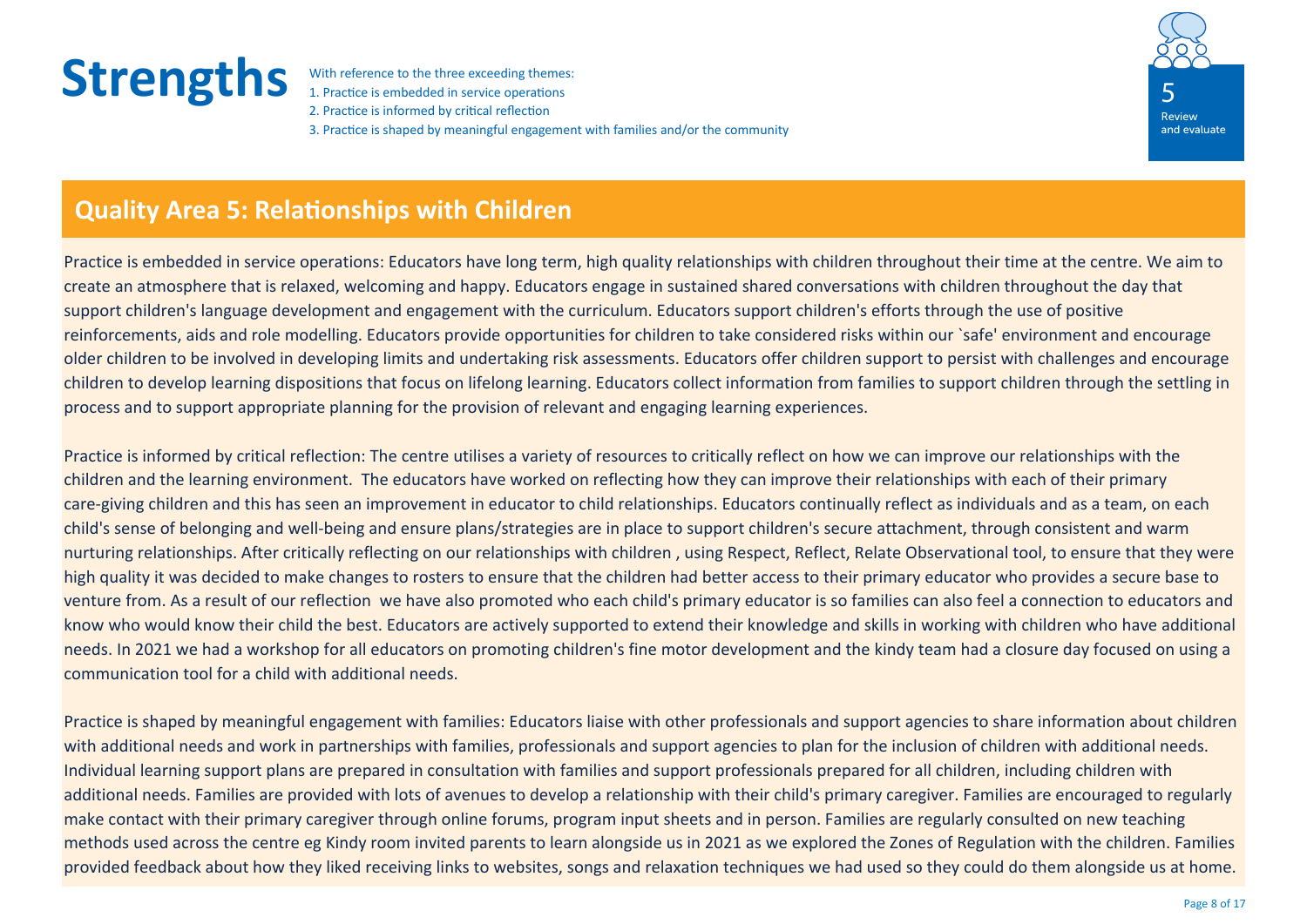1. Practice is embedded in service operations 2. Practice is informed by critical reflection 3. Practice is shaped by meaningful engagement with families and/or the community



### **Quality Area 6: Collaborative Partnerships with Families and Communities**

Practice is embedded in service operations: Educators value the importance of having respectful and reciprocal relationships with families. Effective enrolment and orientation processes for families are implemented by all educators. Educators take time to listen and support parents in their parenting role as they transition from home into a formalised care and education site. Transition between each room is supported through parent/educators having an allocated time to sit and discuss childs needs, interests and strengths. Families contribute to our self-assessment process through an annual survey, formal and informal feedback opportunities. The centre has collaborative partnerships with families and communities which have been developed and maintained through family events, formal and informal chats and sharing information about children's progress. Parents are encouraged to be involved in decision making about the centre through joining Governing Council/Management Committee. Families contribute to the ongoing development and review of the services philosophy, policies and procedures through representation on our governing council and feedback to staff and governing council representatives.

Practice is informed by critical reflection: Educators have been engaging in critical reflection on how to represent children's different cultural background in the curriculum. This has been done effectively through engagement with families about languages and beliefs being valued and respected by educators. Educators with families have collaboratively engaged in critical reflection to help redesign the programming cycle and ensure that documentation was relevant to families. After critically reflecting on the value and purpose of our play group it was decided that we would pay for a leader after our volunteer play group leader retired. The playgroup is a means of families engaging with a play based educational program, connecting with other families, getting to know our centre and learning about other services available in our community they can access. This year has seen our playgroup continue to grow with the effect of COVID and new families moving into our community with minimal family support and wanting to make connections.

Practice is shaped by meaningful engagement with families: Families are regularly invited to provide input into the curriculum and individual planning for their children via parent input sheets, digital and written portfolios and newsletters. Educators promote to families a variety of agencies that families can access to support them in their role as parents. We support the local community groups with being a drop off point for food donations and doing regular food drives. We offer a playgroup fully funded by the site once per week for families in the community. This playgroup is shaped by the needs of the families who attend. In 2021 we promoted to our community a workshop promoting oral language by a speech pathologist at our local library. Feed back from families who attended said it was a valuable and informative workshop.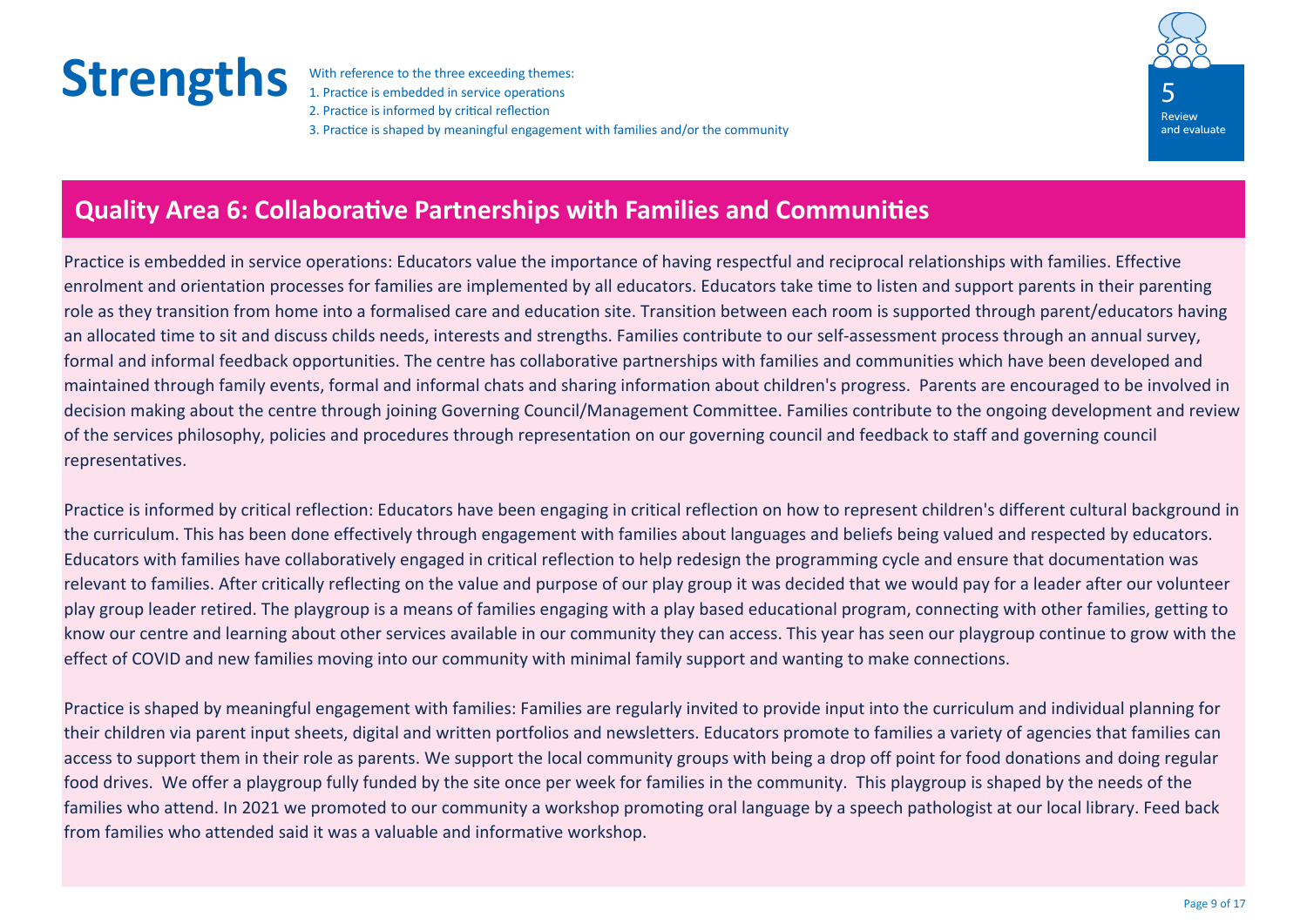1. Practice is embedded in service operations 2. Practice is informed by critical reflection 3. Practice is shaped by meaningful engagement with families and/or the community



### **Quality Area 7: Governance and Leadership**

Practice is embedded in service operations: We have well-established governance and administration systems in place for both child care and preschool requirements. A comprehensive induction process for all permanent and relief staff incorporating the DfE induction checklist as well as a site specific checklist is in place. Educators engage in a comprehensive site specific code of conduct which is signed by all staff at commencement at the service.

Practice is informed by critical reflection: The Director critically reflecting on how the QIP was developed in previous years and this has lead me to develop process to ensure that staff have more input into the QIP. Individual critical reflection comes in the form of regular performance development reviews with the centre director. These have been designed to share individual goals, implementation plans and progress towards the QIP, to learn from colleagues and to receive feedback and possible next steps for the following year. Our QIP was developed with input from the educators, analysis of our local AEDC data, parent input and use of a self reflection tool. During the year there was an analysis of a our pedagogical data to ensure that we were tracking and seeing an impact of our improved teaching methods. Educators work through group and individual reflection to create an environment that reflects the lives of the children, their families and the local community.

The leader is very aware of and provides educators and staff's regular breaks, leave from the centre and opportunities to reflect on improvements and acknowledge successes of the team. Educators value the opportunity to regularly reflect on our practices and are encouraged to have a strong voice in the running of the centre. Comprehensive process of critical self-assessment and quality improvement is in place with an emphasis on continual cycle of self-improvement. Each staff meeting we have set aside 1 hour to reflect on our progress towards our goals, work on the next step and to undertake professional development. Educators and the whole team are knowledgeable of the continuous improvement cycle and the national quality standards. Educators are aware of the importance of proving the highest level of care and education at all times and strive to do so.

Practice is shaped by meaningful engagement with families: The centre has a parent based governing council/ management committee who play an active role in the decision making of the centre. The committee endeavour to engage the whole community through regular consultations about policy changes, newsletter contribution and open their meetings up to observers. Families are also asked to provide input into policy changes, the improvement cycle and individual children program through displays and consultation. Educators are very aware and endeavour to capture parents input through a variety of means including spoken, written, electronic and visual means.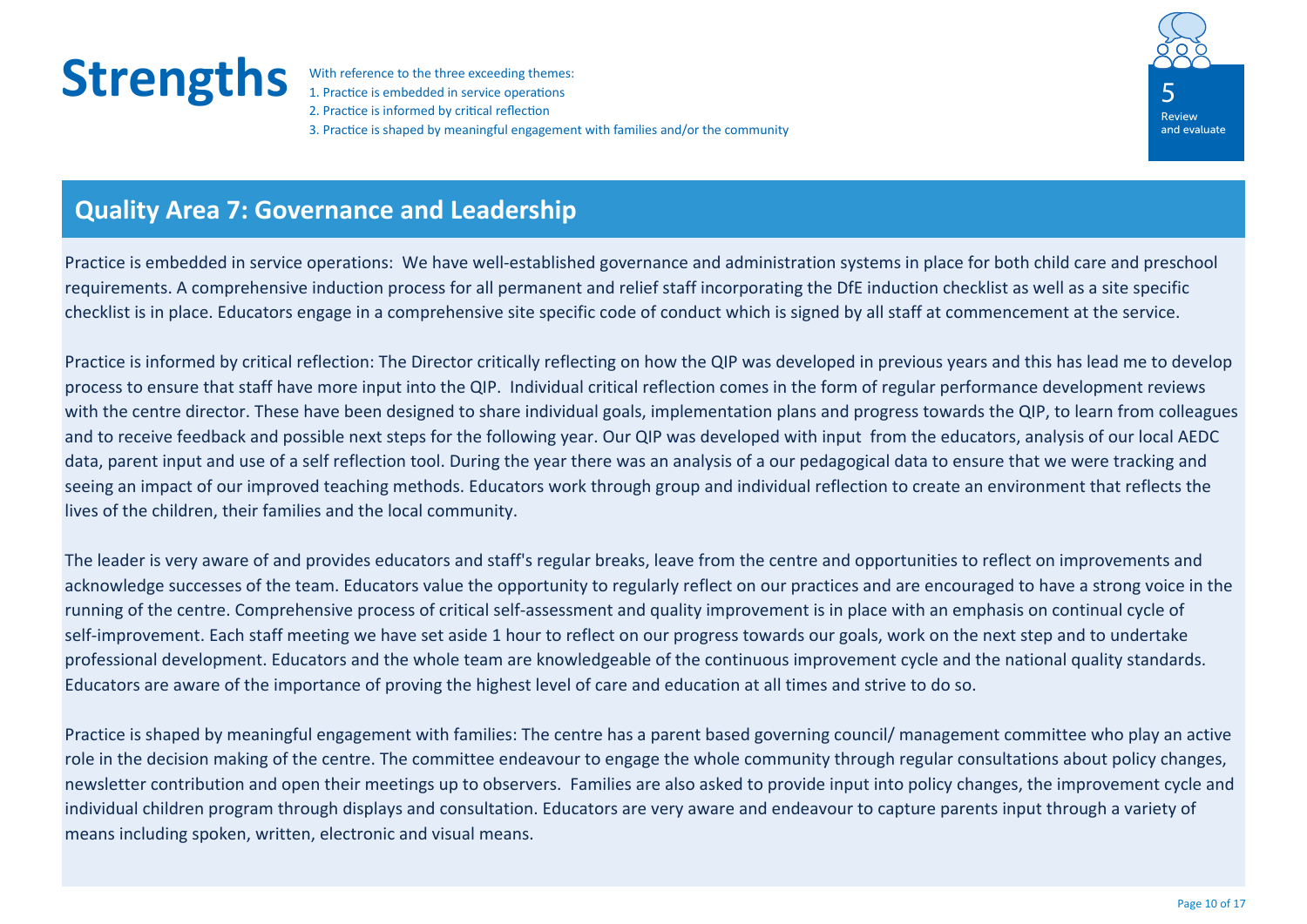# **Quality Improvement Plan for**

### **2022**

#### **Includes:**

- Learning Improvement goals
- National Quality Framework priorities

#### How to complete this template

- Complete every step. The Preschool Quality Improvement Planning handbook explains how to do this. In addition your education director will provide support.
- Complete steps 1 to 3 during term 4 and have it approved by the director/principal, governing council chairperson and education director.
- Email this plan (steps  $1 3$ ) to your education director.
- Ensure your preschool quality improvement plan is readily available on request to parents and families, and officers of the Education Standards Board.
- Work through step 4 (Improve Practice and Monitor Impact) regularly throughout the year.
- Complete step 5 (Review and Evaluate) in term 4 of each year.
- Your complete quality improvement plan should be reviewed and updated in term 4 each year.

**For further information and advice contact your local education team.**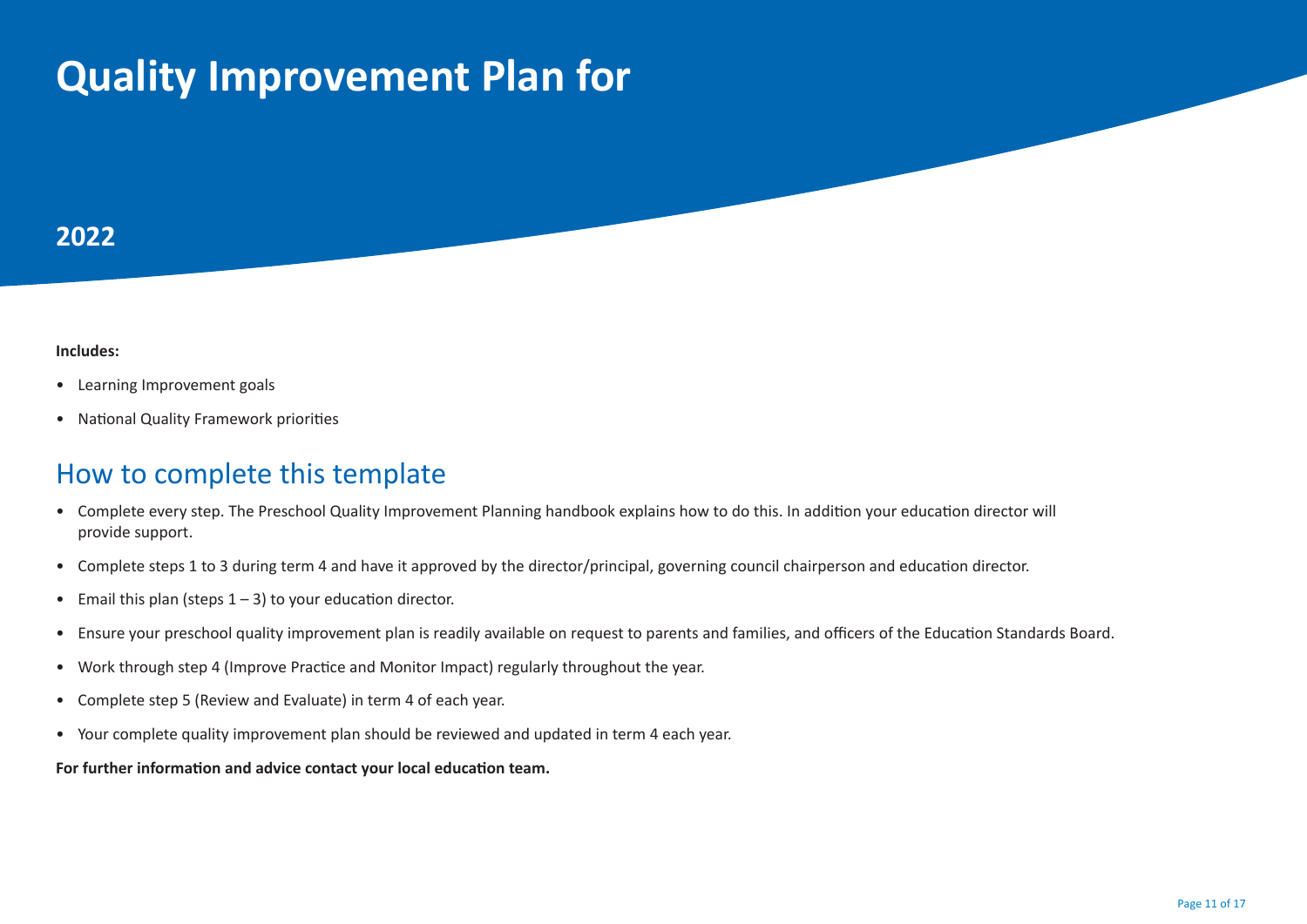

| Goal 1: To strengthen children's ability to understand, interpret and use key concepts of literacy such as rhythm, rhyme, letter-sound relationships and |
|----------------------------------------------------------------------------------------------------------------------------------------------------------|
| syllables.                                                                                                                                               |

Challenge of practice: If we continue to implement Sustained Shared Thinking and focus on music, dance and singing as a strategy, then children's ability to understand, interpret and use key concepts of literacy such as rhythm, rhyme, letter-sound relationships and syllables will be strengthened.

**Success criteria** Analysis of pedaagocial documentation over time will show children spontaneously identifying rhyming words, chunking words into syllables,identifying words that start with the same sound and engage in music experiences that support oral language development from birth- 5 years.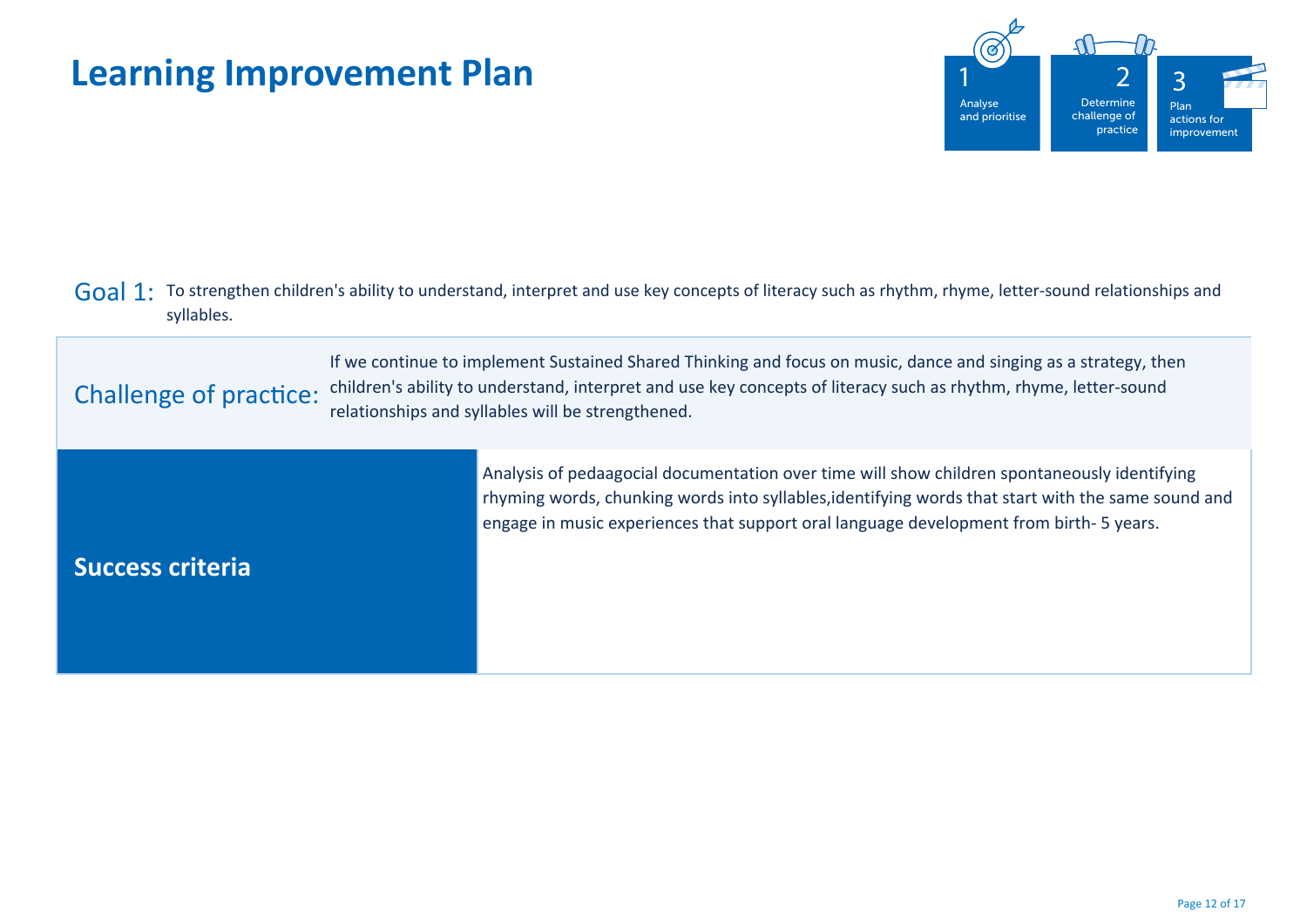## Goal 1 continued



| <b>Actions</b>                                                                                                                                                                                                                                                                                                                                                                                                                                                | <b>NQS links</b>                 | <b>Timeline</b>                                                                                                                   | <b>Roles and responsibilities</b>                                                                                                       | <b>Resources</b>                                                                                                                                                          |
|---------------------------------------------------------------------------------------------------------------------------------------------------------------------------------------------------------------------------------------------------------------------------------------------------------------------------------------------------------------------------------------------------------------------------------------------------------------|----------------------------------|-----------------------------------------------------------------------------------------------------------------------------------|-----------------------------------------------------------------------------------------------------------------------------------------|---------------------------------------------------------------------------------------------------------------------------------------------------------------------------|
| Introduce to the educators the concepts of<br>phonological awareness. What does this mean? How<br>do we teach it in a birth-5 site? How do we currently<br>teach these concepts of phonological awareness at<br>our site? What is our plan for teaching and learning<br>the concepts of phonological awareness.                                                                                                                                               | 1.2.1<br>1.3.1<br>1.3.2          | Feb Staff meeting<br>Ongoing all year<br>with monthly<br>reflection articles<br>about phonological<br>awareness                   | Adele and Bec to work on a<br>presentation and present.<br>Mel and Liza to lead the<br>brainstorming of current<br>practices.           | release time to do presentation 2<br>hours \$70<br><b>Literacy Guidebook</b><br>DfE best advice paper on<br>phonological awareness.                                       |
| Staff Meeting focused on phonological awareness<br>through the early childhood music strategy. How can<br>teach key concepts of literacy through music with the<br>children. Then after the training build phonological<br>awareness through music experiences within play and<br>small groups.                                                                                                                                                               | 1.3.3<br>7.2.3<br>7.2.1<br>1.2.1 | March staff meeting.<br>ongoing with montly<br>reflection articles on<br>the role of music<br>promoting children<br>oral language | Bec to liase with presenter.<br>Derek to organise everyone<br>to join microsoft teams music<br>group for shared resources.              | Cost - nil<br><b>DfE Music Education Strategy -</b><br><b>Kristie Fudge</b>                                                                                               |
| Create 2022 reflection journals. Provide educators with articles and<br>provocations about improving phonological awareness through<br>music and sustained shared thinking. Educators to spend time at<br>staff meetings reporting back progress against the goal and this<br>recorded for the big book. Gather and analyse pedadogical<br>documentation on children's developing phonological awareness<br>and use this to inform next curriculum decisions. | 1.3.2<br>1.2.1<br>1.2.2<br>7.2.3 | Feb-Dec 2022                                                                                                                      | Adele to find the articles for<br>reflection<br>Kelly to do big book collation<br>Natasha and Sue to collate<br>group reflections.      | Release time 10 times per year for<br>12 educators for 1 hour \$770<br>Time to collate response and<br>establish big book to track our<br>journey. Monthly 2 hours -\$696 |
| More music resources to be purchased during<br>the year to support phonological awareness<br>implementation across the centre. Educators<br>support families to develop their understanding of<br>music as strategy for developing phonological<br>awareness.                                                                                                                                                                                                 | 1.3.3<br>6.1.3<br>6.2.3          | Term 3 2022                                                                                                                       | Jaylee, Sophie and Gabby to<br>collect resources that can be<br>shared across the centre.<br>Purchuse equipment to<br>support the goal. | \$3,000 equipment budget for goal<br>to purchus music resources.                                                                                                          |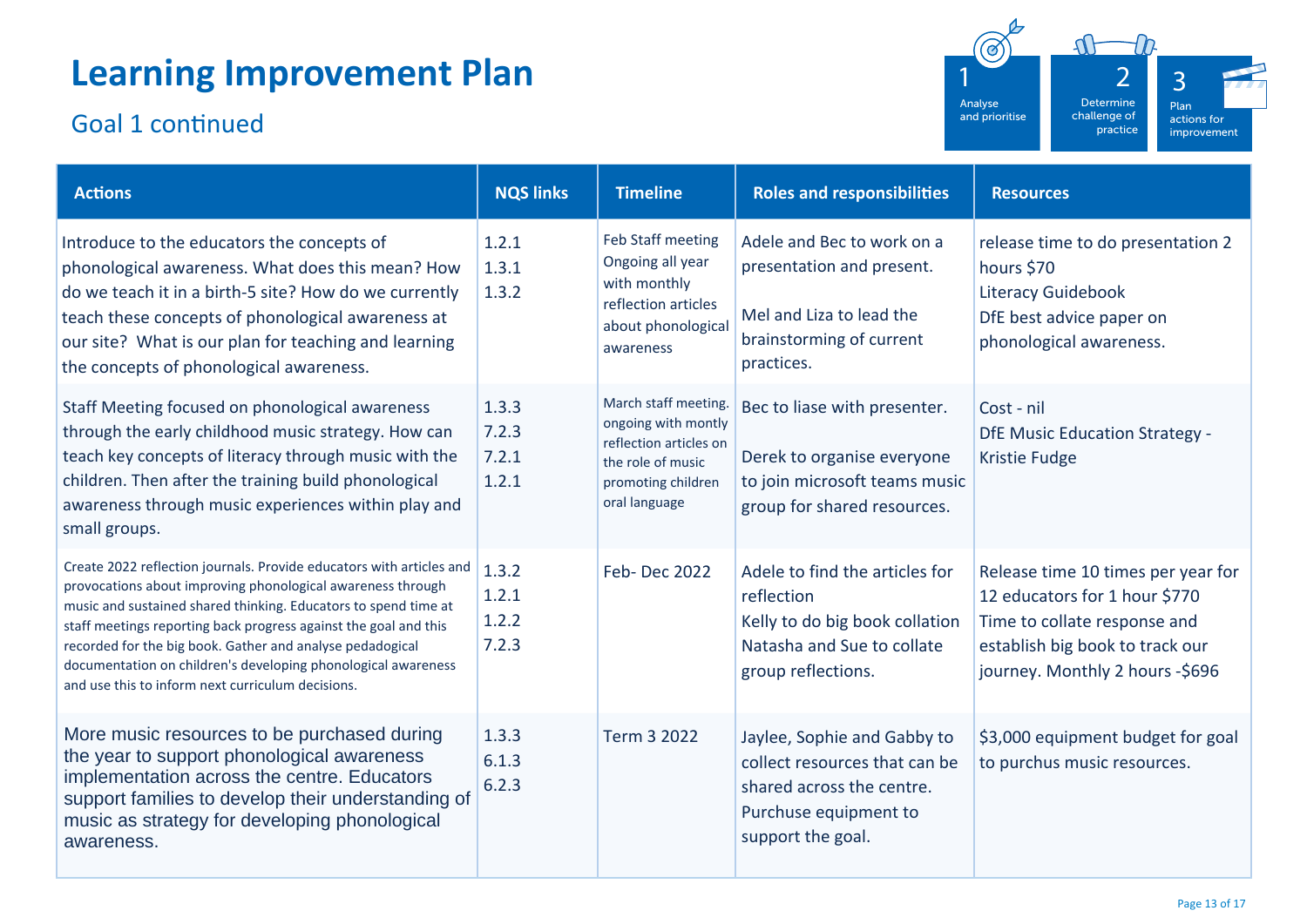

## Goal 2:

| Challenge of practice:  |  |  |
|-------------------------|--|--|
| <b>Success criteria</b> |  |  |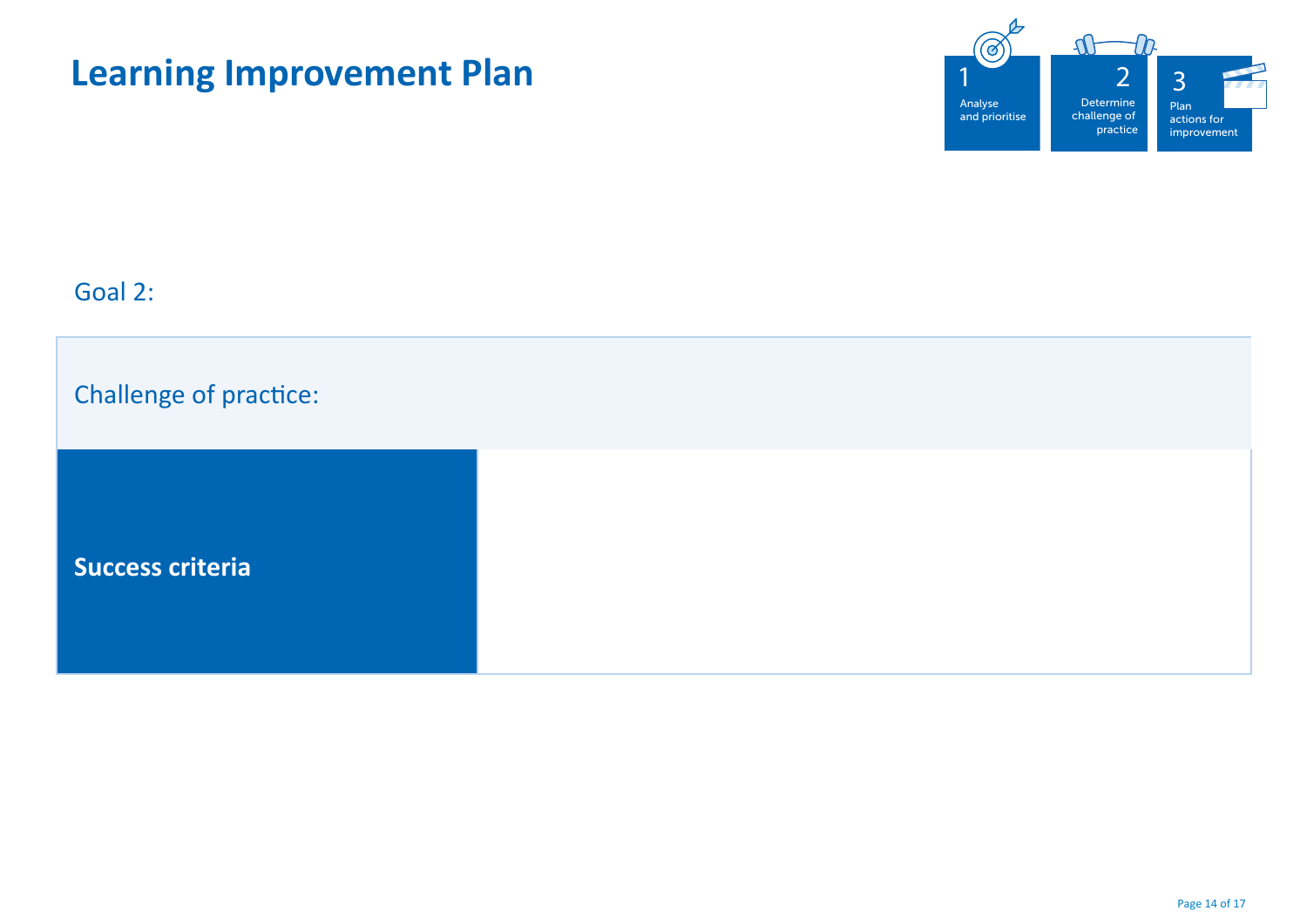## Goal 2 continued



| <b>Actions</b> | <b>NQS links</b> | Timeline | Roles and responsibilities | Resources |
|----------------|------------------|----------|----------------------------|-----------|
|                |                  |          |                            |           |
|                |                  |          |                            |           |
|                |                  |          |                            |           |
|                |                  |          |                            |           |
|                |                  |          |                            |           |
|                |                  |          |                            |           |
|                |                  |          |                            |           |
|                |                  |          |                            |           |
|                |                  |          |                            |           |
|                |                  |          |                            |           |
|                |                  |          |                            |           |
|                |                  |          |                            |           |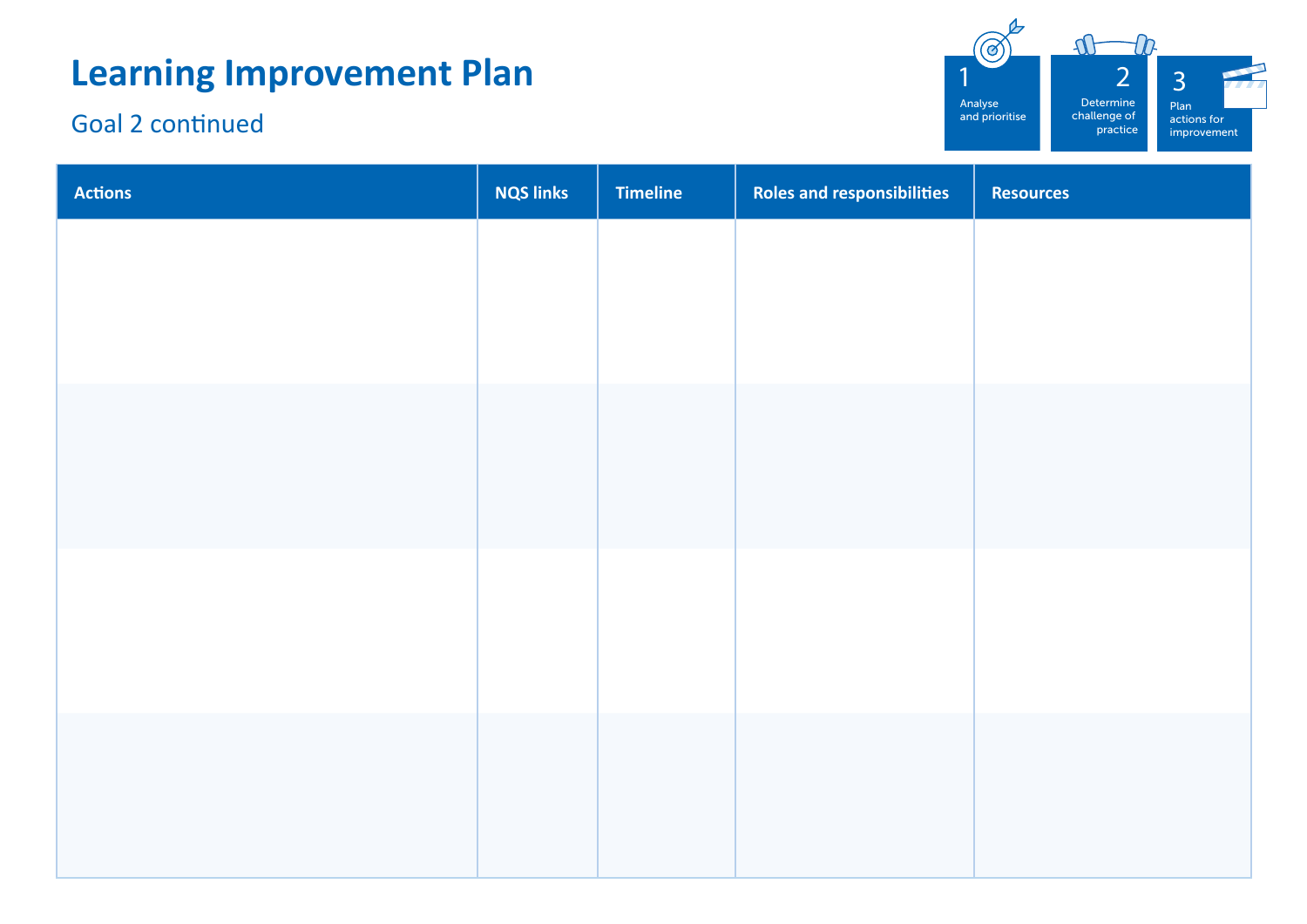## **National Quality Framework priorities**

| <b>Priority</b>                                                                   | <b>NQS links</b> | <b>Key steps</b>                                                                                                                      | <b>Timeline</b>                   | <b>Resources</b>                                               | <b>Roles and responsibilities</b>                                                                                     |
|-----------------------------------------------------------------------------------|------------------|---------------------------------------------------------------------------------------------------------------------------------------|-----------------------------------|----------------------------------------------------------------|-----------------------------------------------------------------------------------------------------------------------|
| Work with all educators<br>to ensure that they are<br>able to articulate the      |                  | Explain to all educators the<br>three exceeding themes.                                                                               | <b>Feb Staff Meeting</b>          | 30 minute presentation                                         | Bec create and present<br>presentation                                                                                |
| team's practice in the<br><b>Exceeding themes across</b><br>each Quality Area and |                  | Display in the staff room each<br>quality area and ask educators to<br>familiarise themselves with them.                              | April-September<br>staff meetings | Cost-nil                                                       | Natasha B and Sue to<br>organise monthly display                                                                      |
| inform improvements<br>aligned to the exceeding<br>themes.                        |                  | Each staff meeting break into mixed groups<br>and ask educators to brain storm our practices<br>in the themes under each quality area | April-September<br>staff meetings | Cost - release for each educator<br>to design collection \$280 | Each permanent educator to take<br>responsibility for a quality area and<br>how the articulate practices is collated. |
|                                                                                   |                  |                                                                                                                                       |                                   |                                                                |                                                                                                                       |
|                                                                                   |                  |                                                                                                                                       |                                   |                                                                |                                                                                                                       |
|                                                                                   |                  |                                                                                                                                       |                                   |                                                                |                                                                                                                       |
|                                                                                   |                  |                                                                                                                                       |                                   |                                                                |                                                                                                                       |
|                                                                                   |                  |                                                                                                                                       |                                   |                                                                |                                                                                                                       |
|                                                                                   |                  |                                                                                                                                       |                                   |                                                                |                                                                                                                       |